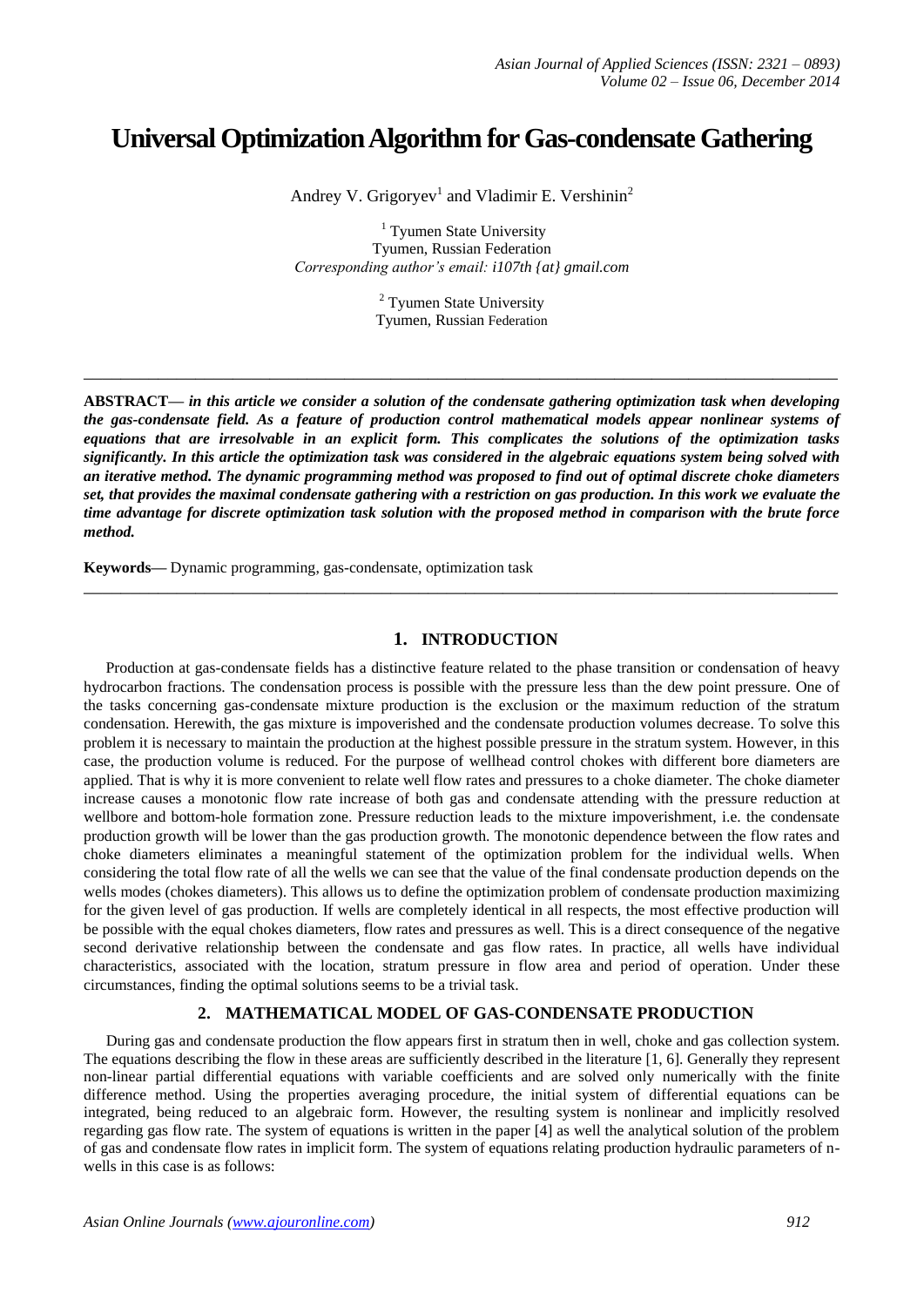$$
P_{ri}^{2} - P_{bhi}^{2} = A_i Q_i + B_i Q_i^{2}
$$
  
\n
$$
P_{bhi}^{2} - P_{thi}^{2} e^{2S} = \theta_i Q_i^{2}
$$
  
\n
$$
P_{thi}^{2} - P_{li}^{2} = B_{chokei} Q_i^{2}
$$
  
\n
$$
Q_{Ci} = Q_i OGR_i(P_{bhi})
$$
  
\n
$$
i = 1, 2, ..., n
$$

where *i* is the well number,  $Q_i$  is the gas flow rate,  $Q_{ci}$  is the condensate flow rate,  $OGR_i(P_{bhi})$  is the gascondensate relationship depending on the pressure, mixture temperature and composition,  $P_{ri}$  is the stratum pressure,  $P_{bhi}$  is the bottom-hole pressure,  $P_{thi}$  is the wellhead pressure,  $P_{li}$  is the linear pressure at the choke outlet,  $A_i$  and  $B_i$ are the filtration resistances,  $\theta_i$  is the integral coefficient of the borehole hydraulic resistance,  $B_{chokei}$  is the integral coefficient of choke hydraulic resistance. The index shows the belonging to the *i*<sup>th</sup> well.

The coefficients of the given system depend on gas flow rate and pressures in the system. Considering that we are unable to solve such system in an explicit way, we can solve it with the iteration method. For this reason it is also impossible to calculate the first derivatives explicitly, that greatly complicates the extremums search with the conventional methods.

Taking into account the fact that chokes diameters, determining the coefficients values are represented as a discrete set of numbers, the optimization problem appears to be a discrete programming problem.

#### **3. STATEMENT OF THE PROBLEM AND ALGORITHM**

In this article we consider the optimization task of gas-condensate gathering from a set of wells with the given gas flow rate total value. The gas flow rate volume is restricted by several causes: the capacity of transport network mainly, the storage tanks volumes and the time of raw materials processing.

According to the proposed mathematical model, every well (*s* from the set of all wells *S*) can be presented by a couple of functions:

 $Q_s(d)$  defines gas flow rate per day for a well s with a fixed diameter  $d$ ;

 $C_s(d)$  defines gas-condensate flow rate per day for a well s with fixed diameter *d* (similarly to  $Q_{Ci}$  in the proposed mathematical model);

If there are high-producing wells with large gas and condensate flow rates among the others, it is reasonable to develop them in particular, ensuring herewith an increase of condensate production. However, we should take into account that wells development (increasing of *di*) will lead to the decrease of bottom-hole pressure *Pbhi* that will result in decreasing of the gas-condensate relationship  $OGR_i(P_{bhi})$  so that the  $Q_{ci}$  condensate flow rate growth will be lower than condensate flow rate growth. In this conditions involving wells with the higher *OGRi(Pbhi)* values will be more profitable.

Using the described mathematical model we can determine the values of functions *Q* and *C* for every well. The original problem can also be presented as a non-linear programming task. There are various methods which can be applied to solve this task such as the genetic algorithm in particular, which, however, allow finding a local optimal solution that may not be global. The application of this method is complicated by the fact that the choke diameter at each borehole can take a value from a limited set of numbers. Herewith this task appears to be a discrete optimization problem.

Abstracting away from any mathematical model and introducing the functions *Q* and *C* as black boxes, let us we consider the original problem as a knapsack problem [5]. In the knapsack problem someone should collect a certain number of things with a maximum total cost for a given volume of the knapsack. The volume and cost of every thing are known as well [3]. In the original problem we consider a gas gathering network, which "volume" is limited by the maximum total gas collection, as a knapsack. Each well with the defined diameter can be considered as a thing which value is determined with the function *C*, and volume – with the function *Q*. The difference between the given problem and the knapsack problem is that we should choose only one thing, i. e. one well, so that it is not possible to give two different choke diameters for one well..

#### **4. SOLUTION ALGORITHM FOR THE PRESENTED PROBLEM**

To solve the problem we use the method based on dynamic programming. The dynamic programming method was first presented by Bellman in 1960 in his work Dynamic programming [2]. To solve the task using the dynamic programming method we need to get the optimal substructure of the problem, i.e. the optimal solution should contain the optimal solutions of auxiliary subtasks.

In the problem of optimal choke diameters set searching every well represents a class, where every instance of a class is presented by one diameter. We have to choose one instance from every class so that the total flow rate will be equal to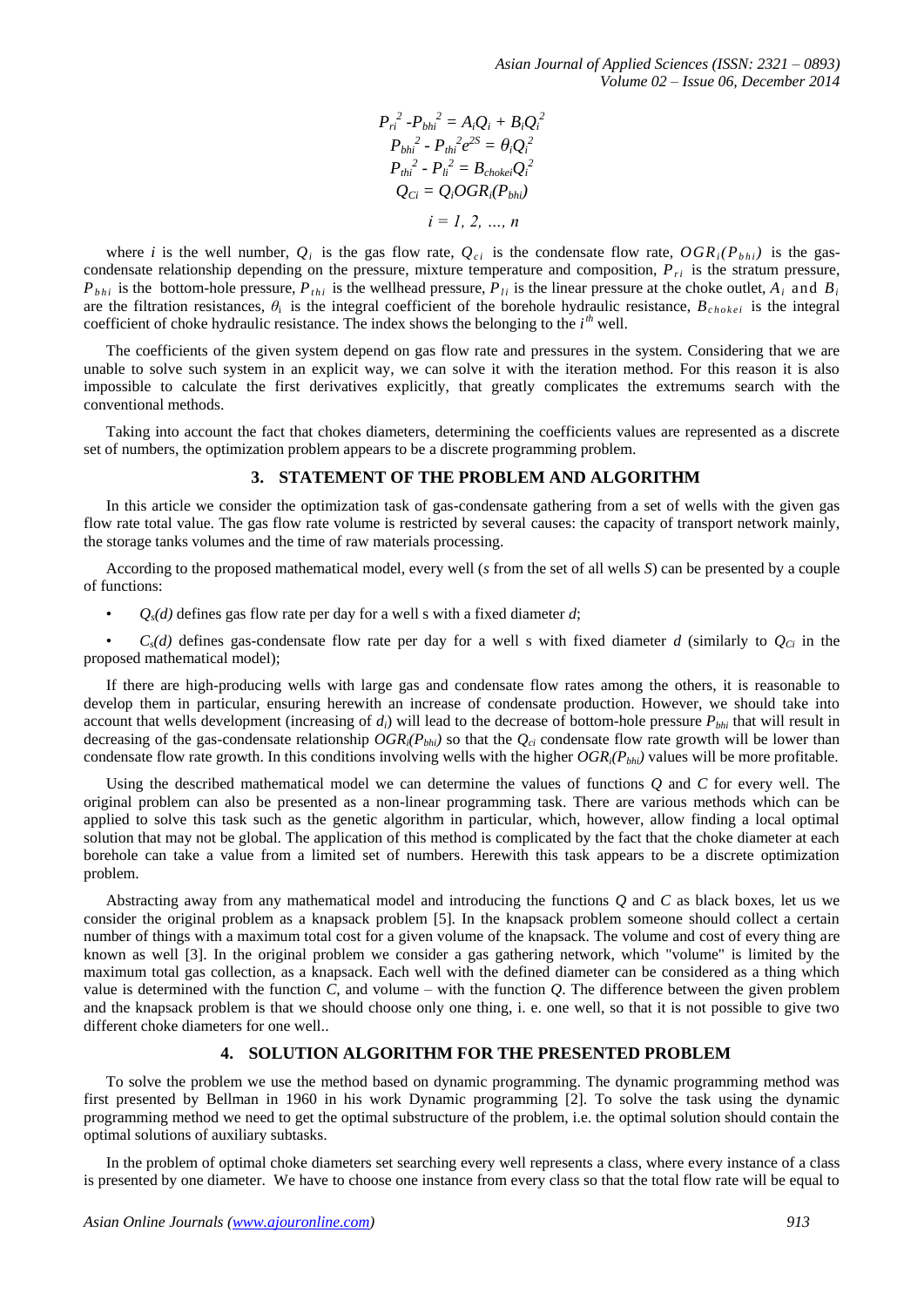the predetermined constant and the condensate volume will be as large as possible.

Now, let us try to define the optimal substructure of the given problem. Every well is being operated conventionally independently of the other wells, i.e. the effect of gas production at the moment doesn't influence the production of other well significantly. Therefore, wells can be observed in any order  $p_1, p_2, ..., p_n$  (where *n* is the total number of wells). We remind that  $Q_p(d)$  is the production volume of gas per day from wells with the number p when the diameter is fixed and equals d. Finally we have to determine the maximum condensate volume for the given production volume *Qconst*.

Let *F* be the optimization function, then  $F(Q_{cons}, D) \to MAX$  when *D* is the solution vector.  $F = \sum_{p \in P} (C_p(d_p))$ , where *C* is the function that determines the condensate volume per day gathered from the well number *p* with the diameter *d<sup>p</sup>* (*P* is a set of all wells). As well as each well can have the only one diameter we will consider the following substructure of the optimal problem: Let  $A(i, Q')$  be a problem solution if gas is gathered from the first *i* wells (in any fixed order) with the total flow rate volume *Q'*. So, the solution of the given task can be presented as the following:

$$
A(i, Q') = MAX_{deD}(A(i - 1, Q' - Q(p_i, d_{pi})) + C(p_i, D_{pi}))
$$
\n(1)

#### *4.1 Proof of the Algorithm Correctness*

THEOREM 1. The solution of *A(i, Q)* is optimal.

**PROOF.** Let us prove it by induction from *i*. It is obvious that for  $A(1, Q(p_i, d_{ni}))$  =  $C(p_1, d_{p_1})$  all the solutions will be optimal (as they are the only ones). Let the solution for  $j : A(k, Q)$  be optimal. Let us prove the correctness for  $j + 1$ . Let us suppose that the solution calculated by the relation (1) is not optimal. Then there is a solution  $B > A(j+1,Q)$ . Then  $B > MAX_{deD}(A(j, Q' - Q(p_j, dp_j)) + C(p_j, d_{pj}))$ , let  $d = d_m$  indicates the d whereby the relation  $A(j, Q' - Q(p_j, d_{pj}))$ .  $(d_{pj})$ ) +  $C(pj, d_{pj})$  is maximal, then  $B > A(j, Q' - Q(pj, d_{pj})) + C(pj, d_{pj})$ , this means that there are the set of diameters  $d'_1, d'_2, ..., d'_j$  (which are the solutions for B), so  $C(p_i, d'_{pl}) + ... + C(p_j, d'_{pj}) = B$  if  $Q(p_i, d'_{pl}) + ... +$  $Q(p_j, d'_{pj}) = Q$ . There are diameter sets  $d_1, d_2, ..., d_j$  (which are the solutions for  $A(j, Q)$ ), so that  $C(p_j, d_{p_j}) + ...$  $C(p_j, d_{pj}) = A$ . However, by the induction hypothesis there are some  $d_i, d_2, ..., d_j$ . so that  $Q(p_i, d_{p_i}) + ... + Q(p_j)$ .  $1, d_{p_j-1}$  +  $Q(p_j, d'_{p_j}) = Q$ , thus they are the optimal solution. So in the problem with the solution *B* there are the diameters  $C(p_1, d'_{pl}) + C(p_2, d'_{pl}) + ... + C(p_{j-1}, d'_{p_{j-1}}) > C(p_1, d_{p_1}) + C(p_2, d_{p_2}) + ... + C(p_{j-1}, d_{p_{j-1}})$ , what contradicts the induction hypothesis, or  $C(pj, d'_{pj}) > C(pj, d_{pj})$  if  $Q(p_j, d'_{pj}) = Q(pj, d_{pj})$ , what is also a contradiction, because one well cannot produce the same flow rate with two different diameters.

#### *4.2 valuation of the Algorithm Complexity*

To calculate the function  $A(i, 0)$  values we need to precalculate all the values  $A(i - 1, 0)$  for every  $0 \leq \theta$  const. To calculate the values the following algorithm can be used:

1) For all 
$$
p_i \in P
$$

*a*) For all integer  $Q_a \leq Q_{const}$ 

*i*) For all  $d \in D$ 

(a) if A(i, 
$$
Q_a
$$
)  $\leq$ A(i-1,  $Q_a$ -  $Q(p_i, d)$ ) + C(p<sub>i</sub>, d) then

$$
A(i, Q_a) = A(i - 1, Q_a - Q(p_i, d)) + C(p_i, d)
$$

Thus, calculating the function  $A(i, Q)$  values with this method it is necessary to perform  $|P|^{*}|D|^{*}|Q_{const}|$  operations. This is clear from the fact that the cycles in the steps 1, (a) and i are performed without interruptions. Therefore, the computational complexity of the presented method is proportional to  $O(|P^*|D^*|Q_{\text{const}}|)$ .

#### **5. CONCLUSION**

This article presents the mathematical model of gas-condensate gathering from one well as well as the versatile maximization algorithm of gas-condensate gathering from multiple wells with a given total number of gas units to be collected (thous. cub. m. per day). The developed algorithm solves the presented problem efficiently in time proportional to the product of the wells number on the total flow rate and the number of different diameters. In future research we will consider well cluster. This is mean that each well effect to each other well.

#### **6. ACKNOWLEDGEMENT**

We want to say thanks to the head of Institute of mathematics and computer science of the Tyumen State Universiy Alexander G. Ivashko for support and assistance of completing its work.